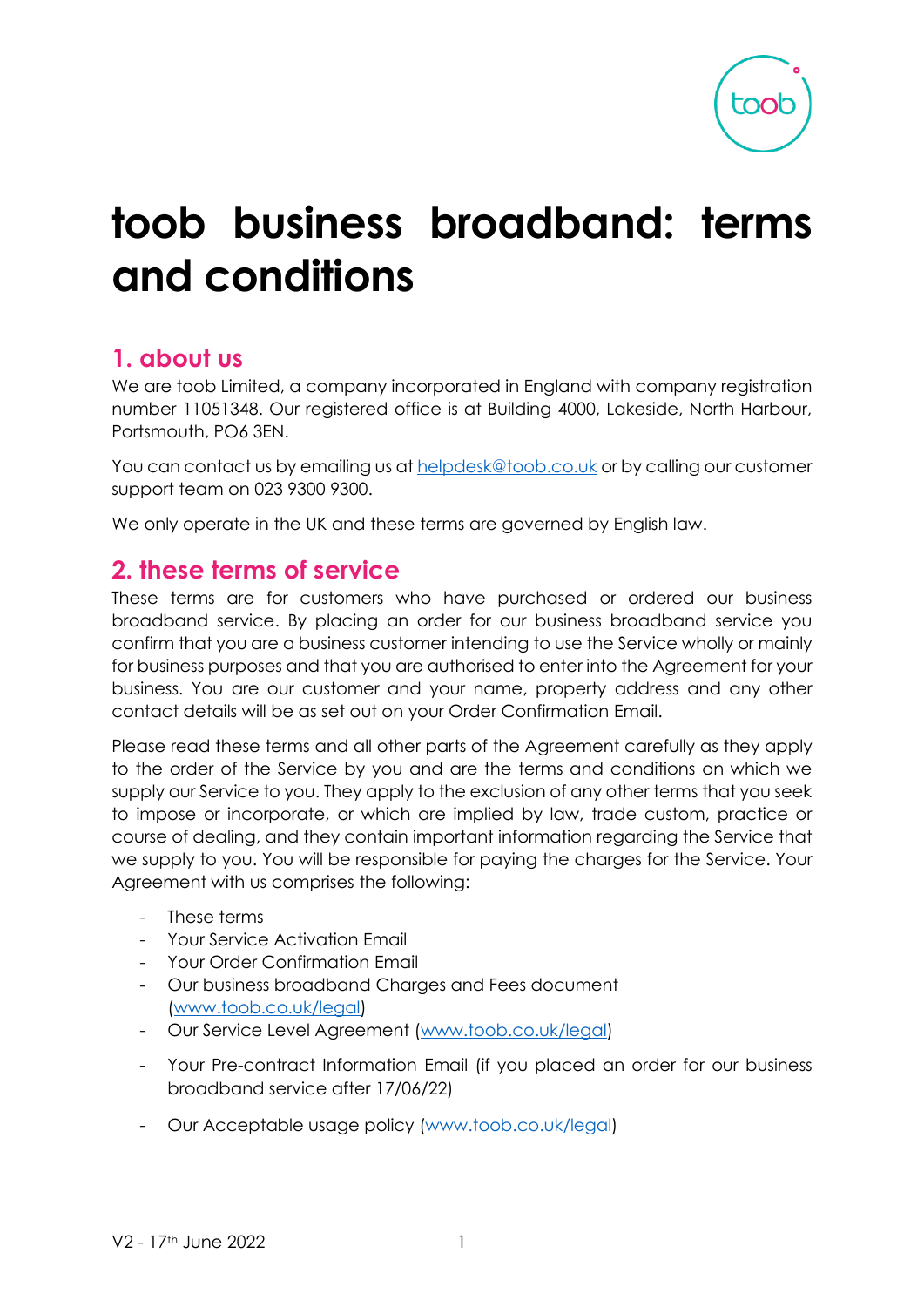

If any of these documents contradict each other, the document higher up the list takes priority.

You should also look at our Privacy Policy [\(www.toob.co.uk/privacy-policy\)](http://www.toob.co.uk/privacy-policy) regarding how we use personal information.

The Agreement is the entire agreement between you and us in relation to its subject matter. You acknowledge that you have not relied on any statement, promise, representation, assurance or warranty that is not set out in the Agreement.

In these terms any reference to an agreement, a policy or any other document, means that agreement, policy or other document as amended or updated from time to time.

# **3. key terms**

- You have a **Minimum Contract Period** as stated in your Order Confirmation Email. If you want to end the Agreement before the end of this period, then you may be charged an Early Termination Fee in accordance with this Agreement.
- Unless our service has already been installed at Your Property, **you will require an engineer visit to connect Your Property** to our full fibre network and install a Fibre Termination Point and router in Your Property.
- For any new Installation, **you will also require a Survey**, where an engineer will assess the work needed to be done at the point of Installation.
- **You must have permission from the landlord or freeholder** before Installation can take place.
- You can cancel your order and end the Agreement by notifying us. You can do this by calling our customer services team at any time up to 2 pm the day before your scheduled Installation Date at no cost.
- We provide a **broadband only service**. Our Service does not include any telephony. If you require a telephone service, it can be provided by a thirdparty voice over internet protocol (VOIP) provider.

# **4. placing an order**

You can place an order for the Service:

- On our website [\(www.toob.co.uk\)](http://www.toob.co.uk/)
- Over the phone with one of our customer service agents (023 9300 9300)

We can only accept orders to properties where the Service is available (see our service availability checker on our website [www.toob.co.uk\)](http://www.toob.co.uk/).

When you place an order, you are making an offer to buy the Service, on the terms of the Agreement. You will need to arrange an appointment for the Installation of our Network Equipment. You will be provided with your toob Wi-Fi Router (and any Mesh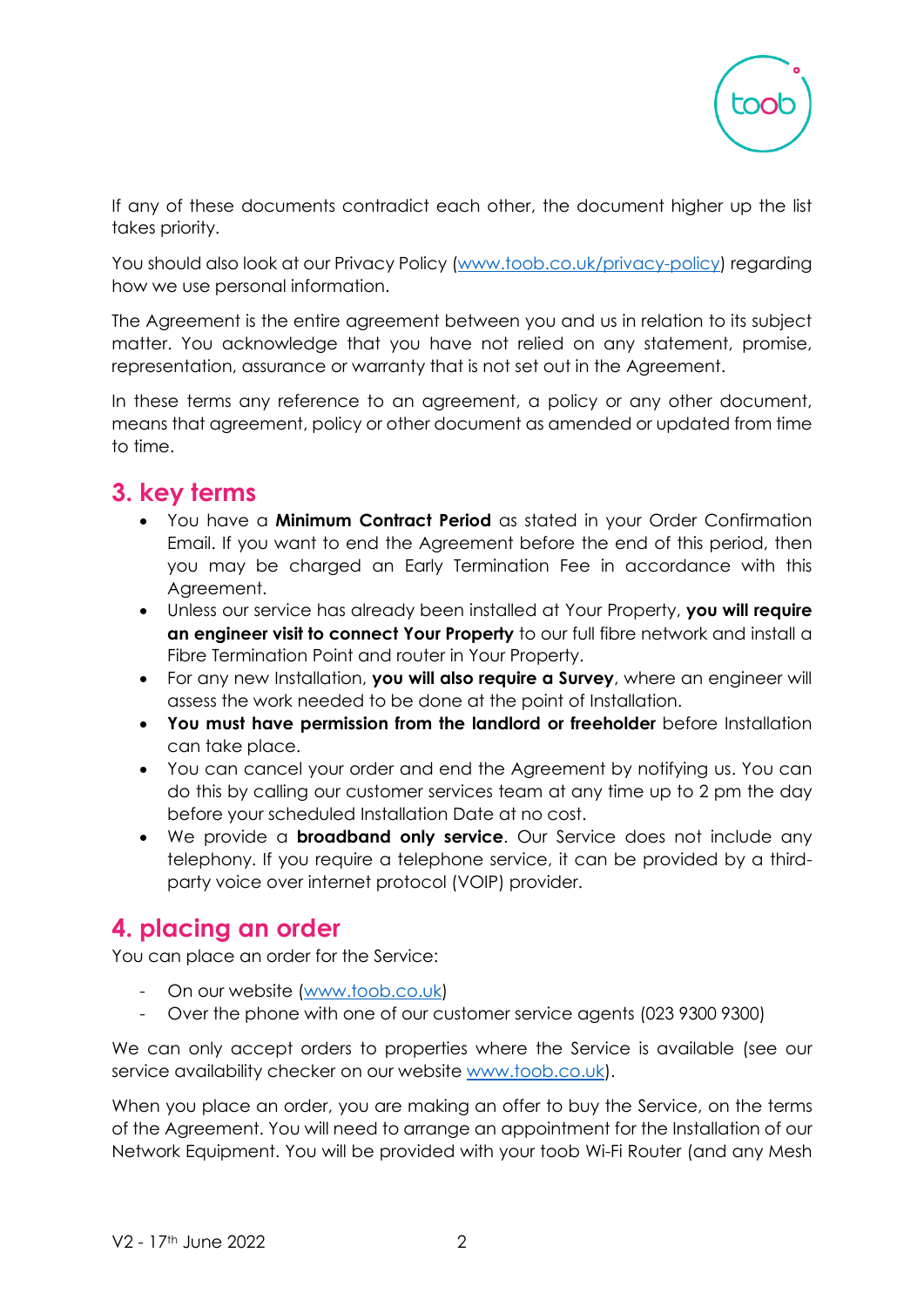

Wi-Fi unit we may provide to you in accordance with these terms) at the point of Installation.

When placing an order, **we will require**:

- The **address** of Your Property to which the Service that you order will be provided
- A valid **email address**, which we will use to contact you with any information regarding the Service
- A valid UK **mobile phone number**
- Your company name and authorised persons details
- Your acceptance of an **Installation appointment day and time**
- You to set up a **Direct Debit** to pay the charges for the Service

Once we have received your order, we will send you an Order Confirmation Email to the email address you provided to us. This will confirm the Service you have signed up for, including:

- Any Upfront costs see section 10
- Monthly recurring costs see section 10
- Minimum Contract Period see section 5
- Planned Installation Date see section 7
- Your order number
- A copy of these terms and conditions

If we need to contact you in connection with the Service, we may do so by phone or by writing to you at the email address you provided to us in your order. We may also send customer service announcements to you by email or text to your mobile phone. You agree that you are responsible for ensuring that the contact details you provided are accurate and kept up to date, and you are responsible for notifying us if you do not receive your Order Confirmation Email and/or your Service Activation Email. Please see our privacy policy for more details.

If after an order is placed, we are unable to provide you with the Service for any reason then we will inform you via email or phone. In this case, any scheduled charges will be cancelled.

Our acceptance of your order will take place when we email you the Order Confirmation, at which point the Agreement between us will come into existence and it will continue unless and until it is ended by either of us in accordance with these terms. By placing an order, you accept that you have placed an order with us for the Service according to these terms and the Agreement.

# **5. contract period**

Your Agreement with us includes a Minimum Contract Period which is detailed in your Order Confirmation and which starts on the Activation Date (for new orders) or on the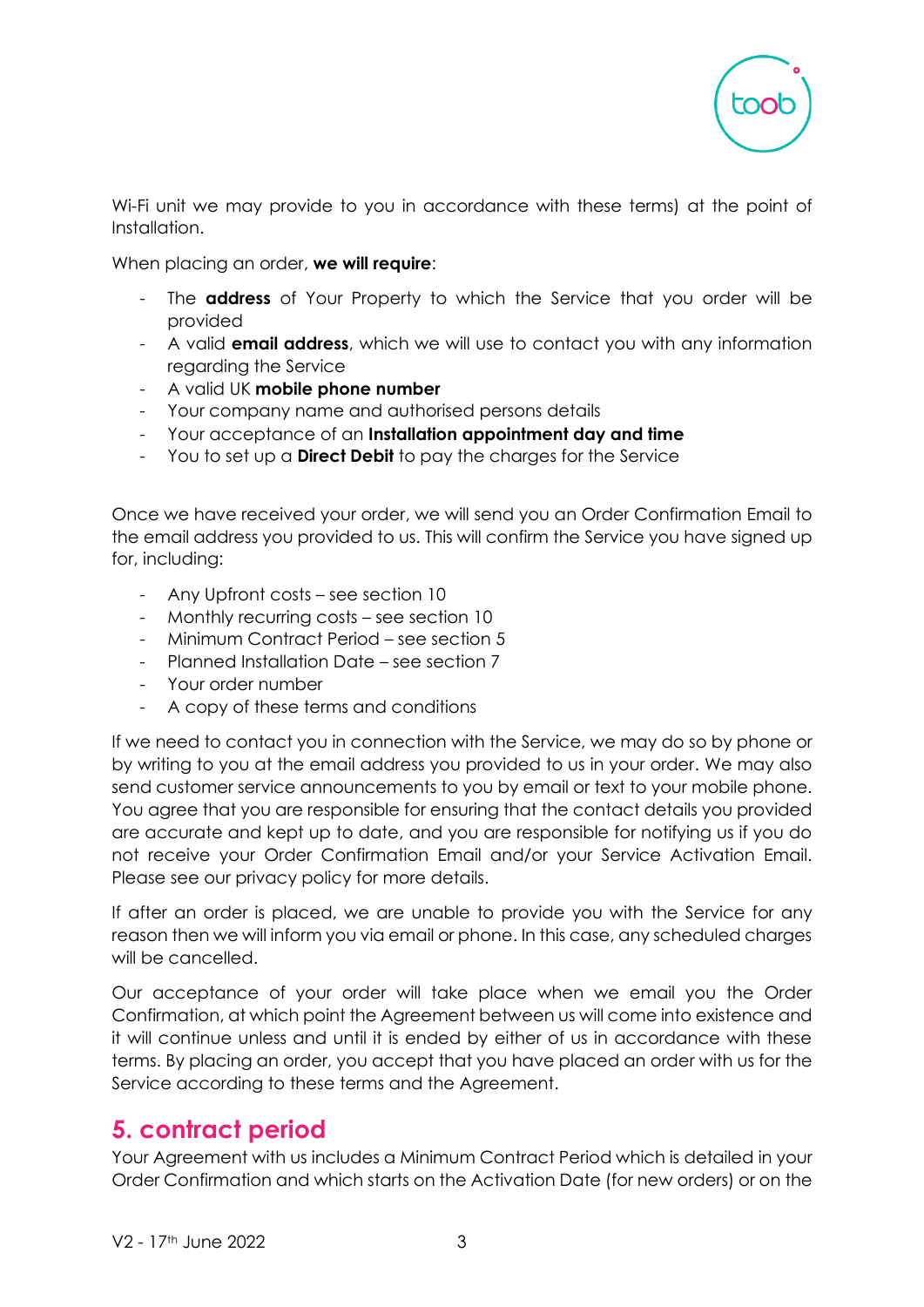

date as detailed in the Order Confirmation (for changes, upgrades and renewals). During this Minimum Contract Period, you must keep and pay for the Service unless you or we can end the Agreement earlier in accordance with these terms.

The Agreement and the Service will continue after the Minimum Contract Period until and unless the Agreement is terminated in accordance with these terms.

# **6. your rights to cancel the Service and end the Agreement**

### **6.1.** before Installation

You can, at any time up to 2 pm on the Business Day before your scheduled Installation Date, contact us to amend your Installation Date or cancel your order and end the Agreement.

### **6.2.** within your Minimum Contract Period

If you wish to cancel the Service and end the Agreement with us within the Minimum Contract Period, you must contact us at least 30 days before the date you wish your cancellation to take effect; the date on which your cancellation takes effect will be your Cancellation Date.

You may be required to pay an Early Termination Fee (ETF), which will be no greater than the amount calculated as follows: multiply the number of full months left on your Minimum Contract Period after your Cancellation date by our Monthly early termination charge as detailed in section 10.3 of these terms.

## **6.3.** because of our quality of service

If the quality of the Service is materially degraded, for a period of more than 30 days under this Agreement, you may be entitled to end the Agreement early without incurring an Early Termination Fee.

### **6.4.** because of changes we make

If we change the Service to your material detriment or if we make changes to the Agreement that are not exclusively to your benefit, then except where any such change is directly imposed by law or any regulatory authority, or is of a purely administrative nature and has no negative effect on you, you may end this Agreement early without incurring an Early Termination Fee. We will let you know if this is the case and what you need to do before the changes are made. If you take no action within 30 days of us informing you of the changes you will be deemed to have accepted those changes and the agreement will continue in force with those changes made to it.

### **6.5.** after the Minimum Contract Period

After your Minimum Contract Period, you can cancel the Service and end the Agreement at any time without any Early Termination Fee by notifying us. You can notify us by calling our customer services team. The Service will continue until the end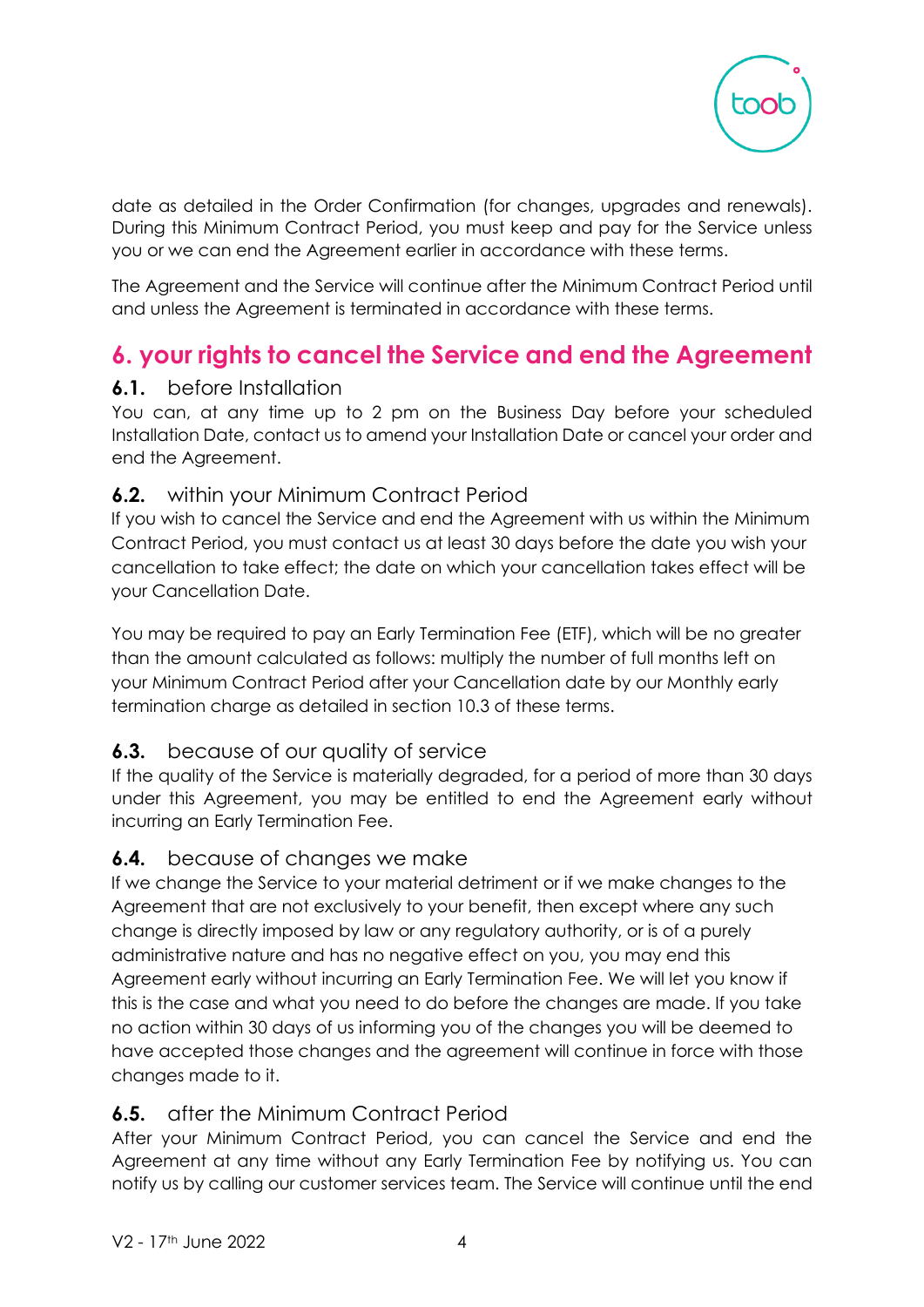

of your current Billing Period unless you are within 7 days of your next Bill Date when you notify us, in which case the Service and the Agreement will end at the end of your next Billing Period.

# **7. Survey and Installation**

### **7.1.** before Survey and Installation

If you do not have toob equipment installed at Your Property when you order the Service, then an engineer will need to firstly conduct a survey of Your Property and then return to Your Property at a later date to install the Service. We will confirm your Survey and Installation Dates by contacting you.

You confirm that you have obtained all necessary consents and permissions from the freeholder or landlord (including any required wayleave agreements) for us and our Installation Partners to conduct the Survey, and install, operate and maintain, in Your Property, the equipment necessary to provide the Service you have ordered. An authorised representative over the age of 18 must be present during the Survey and Installation. If you do not allow the engineer to access Your Property as arranged and without good reason, the Survey and/or Installation (as applicable) may be cancelled, and you may be charged a Missed appointment fee. We will be entitled to recover from you any costs, expenses and other liabilities that we may incur or suffer as a result of or in relation to any claims brought against us and/or damages sought or awarded as a result of you failing to obtain any such consents and permissions.

### **7.2.** the Survey

To install toob equipment at Your Property, a survey will need to be conducted at Your Property by an engineer ("Survey").

When the engineer arrives at Your Property for the Survey, they will assess the requirements for us to be able to provide the Service at Your Property and discuss and agree with you the external fibre route, the entry point into Your Property and the placement of the toob fibre box and Wi-Fi Router within Your Property. In the event that we cannot agree how to proceed, you or we may end the Agreement.

The engineer will also determine whether Your Property is suitable for a Standard Installation, or if it requires a Non-Standard Installation, and will inform you of this decision once the Survey is complete. If you agree to go ahead with the Installation, you will be liable to pay the Standard Installation fee or the Non-Standard Installation fee (as applicable and as set out in the Charges & Fees document) in accordance with the Agreement.

### **7.3.** the Installation

If you do not agree to the Installation and associated costs, or if you change your requirements between the Survey and the Installation Date and we are unable to accommodate those requirements (including by changing your requirements so that the Installation changes from a Standard Installation to a Non-Standard Installation),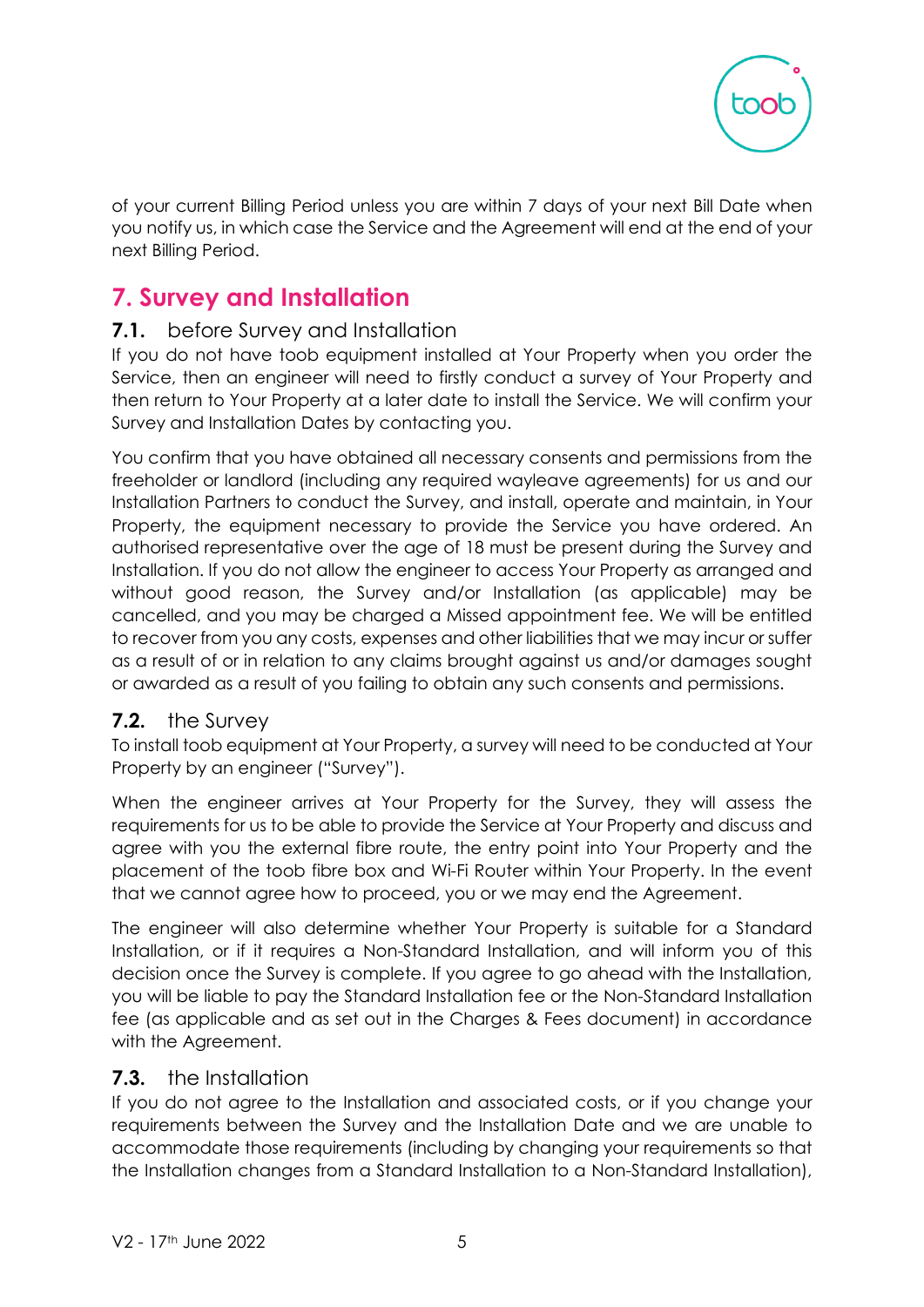

then the Installation may be cancelled, the Agreement will end and toob will not be liable for any failure to provide you with the Service.

Two mains power sockets are required for Installation, one for the Fibre Termination Point and one for the Wi-Fi Router (plus an additional power socket if you are receiving a Mesh Wi-Fi unit).

The engineer may not be able to complete the Installation in the appointment slot due to safety, technical, or other reasons. If it is possible to complete the Installation at a further appointment and you still wish to receive the Service, a further appointment will be arranged. If we are still unable to complete the Installation during this further appointment due to safety, technical or other reasons (including being unable to contact you or re-arrange access to Your Property despite using our reasonable efforts), your order will be cancelled at no cost to you, the Agreement will end and we will not be liable for any failure to provide you with the Service.

Once the engineer has installed the Network Equipment they will plug in and start your toob Wi-Fi Router and ensure your router is connected to our network and is receiving expected download and upload speeds. If required or requested, the engineer will provide you with evidence of these speeds once the Installation is complete. If you have requested, and we agree to provide you with, a toob Mesh wi-fi unit prior to or during the Installation, the engineer will also install this and ensure it's connected to our router.

More information regarding Installation can be found on our website [\(www.toob.co.uk/](http://www.toob.co.uk/)support).

#### **7.4.** standard installation

A Standard Installation comprises the below, and if any one of these are exceeded the Installation becomes a Non Standard Installation:

- 1. Up to 10m dig or 100m aerial deployment of fibre to Your Property from the nearest distribution point
- 2. Up to 10m of external wiring from the first point of contact or connection with your property, to point of entry
- 3. Internal wiring of up to 10m from point of entry, or to the closest power socket if further than 10m

# **8. equipment**

#### **8.1.** our equipment

As part of the Installation, we will need to install a Fibre Termination Point, a toob Wi-Fi Router and (if applicable) a toob Mesh Wi-Fi unit in Your Property.

The Fibre Termination Point belongs to us and should not be removed from Your Property without our prior consent or knowledge.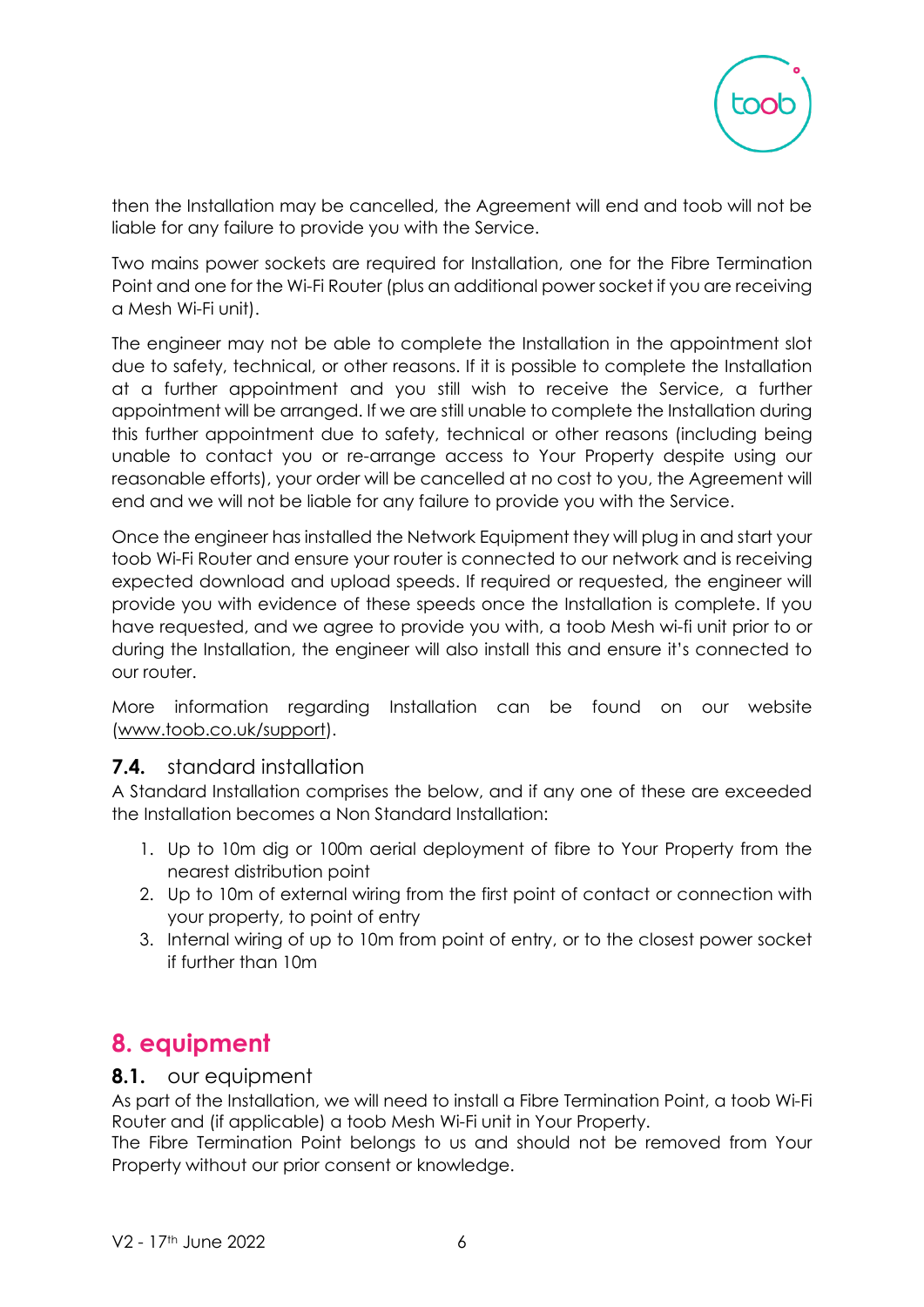

While you have an Agreement with us, we will maintain and repair or replace any defects or faults in the equipment in Your Property that we have provided to you under the Agreement, so that you can continue to receive the Service, including the toob Wi-Fi Router, Mesh Wi-Fi unit and Fibre Termination Point.

If the router and/or the Mesh Wi-Fi unit (if applicable) that we have provided is damaged due to misuse or neglect and you wish to receive a replacement router (and/or Mesh Wi-Fi unit) you can do so in which case you may be charged the Service restoration fee for each replaced item. If the Fibre Termination Point is damaged due to misuse or neglect, then you must report it to us as soon as possible and you may be charged the Service restoration fee for the installation of a new Fibre Termination Point.

The toob Wi-Fi Router and (optional) Mesh Wi-Fi unit that we have provided under the Agreement will belong to you from the point of Service activation. You may, if desired, replace your toob Wi-Fi Router with another router of your choice. We are not responsible for the maintenance or repair of any third-party equipment connected to our network or for any degradation in service caused by any third-party equipment.

You consent to us from time to time deploying software and/or firmware updates to the router and Fibre Termination Point that we have provided to you under the Agreement. In the event that we, or an engineer working on our behalf, suggests a replacement, we will swap it for a new piece of equipment.

You must retain the toob Wi-Fi Router during the term of the Agreement as we may need you to reconnect it to assist us in diagnosing any faults and apply the terms of the SLA. You must not connect any equipment to our network that may harm it, or anyone else's equipment or Service.

If you wish to dispose of your router and/or (if applicable) Mesh Wi-Fi units, or if we replace any toob equipment in Your Property, you are responsible for disposing of any such equipment in a responsible way and in accordance with all applicable laws and regulations.

### **8.2.** our rights under the Communications Act 2003.

You agree that, at our request, some or all of our equipment placed on Your Property may remain, including the internal network termination point, irrespective of whether you or any subsequent owner or tenant enters into any subsequent agreement with us for services. You should ensure that any future purchaser or tenant is made aware that the property is connected to our network and the location of our equipment.

# **9. our Service**

The Service we provide to you in accordance with this Agreement is set out in your order and includes:

- 1. an Installation service and survey to connect you to our full fibre network,
- 2. internet access through our full fibre network,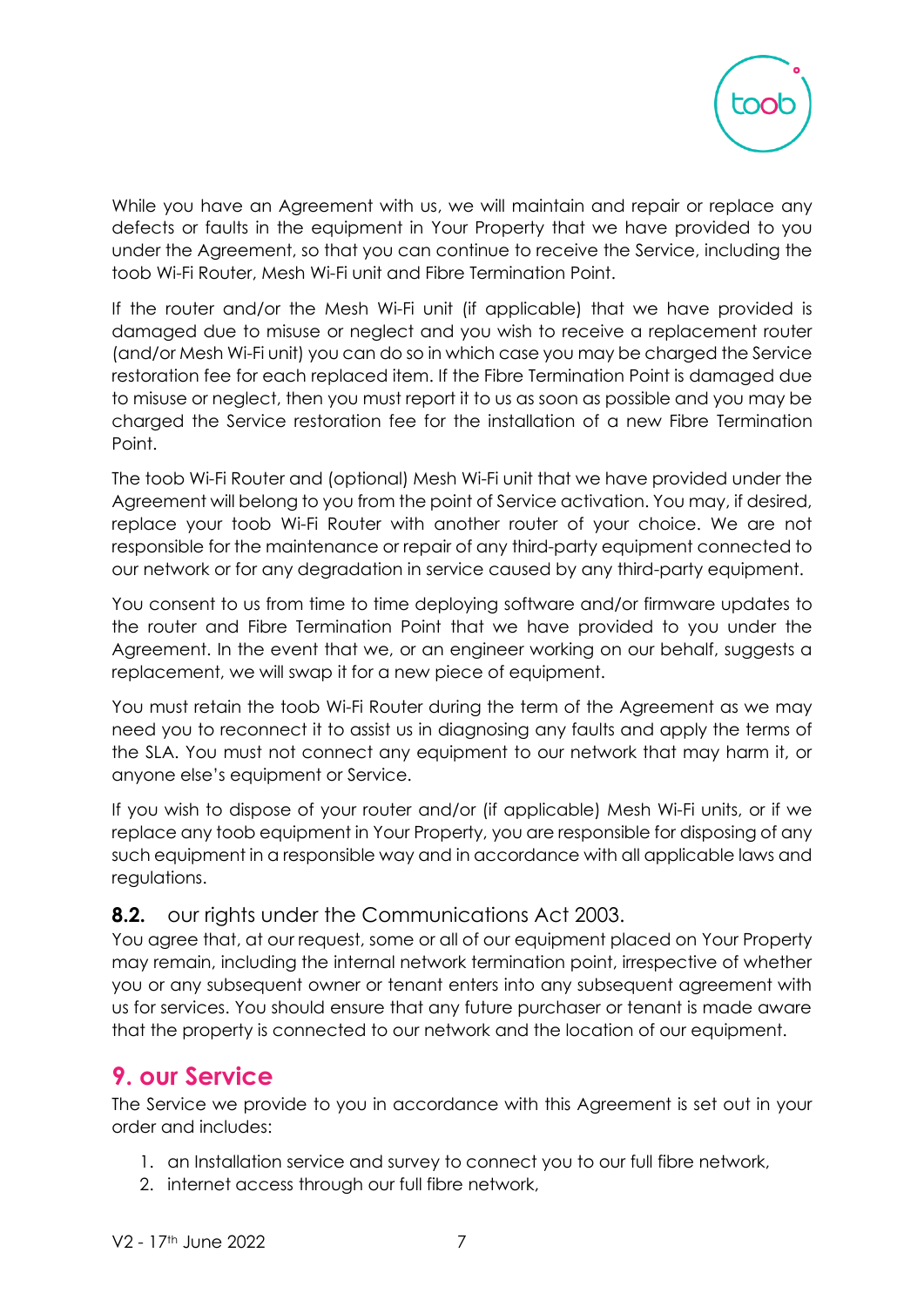

- 3. a toob Wi-Fi Router,
- 4. a Mesh Wi-Fi unit (if provided in accordance with these terms)
- 5. a single Static IP (if you selected this option during the order process)
- 6. customer support see section 14,
- 7. technical support see section 14,

We warrant to you that the Service will be provided using reasonable care and skill. We cannot guarantee fault free performance and the Service may be affected by factors outside our control for which we will not be liable. We may ask you to install local troubleshooting tools on your equipment to help confirm or diagnose faults or issues. We do not warrant, represent or guarantee that the Service and/or equipment we supply will be virus-free, worm-free, spam-free or inaccessible to malicious code or malignant third parties.

The actual speeds experienced may vary from time to time and your devices may be affected by other limitations, including wi-fi positioning, wall thickness, interference and device capability.

Our Service does not include any telephony. If you require a fixed telephone service, that runs over the Service (voice over internet protocol or VOIP) it can be provided by a third-party VOIP provider.

#### **You understand that you should always have a way to contact emergency services, for example, by mobile telephone, as a VOIP phone service will not function in the event of a power outage.**

For information on our support for vulnerable customers, please call us or see our vulnerable customers policy at www.toob.co.uk/legal.

Information on traffic management is available on our website here [\(www.toob.co.uk/legal\)](http://www.toob.co.uk/legal)

The internet address allocated to you will always belong to us and cannot be sold or transferred to anyone else. If you have ordered a Static IP, you will be allocated a public IP address for the duration of your Agreement with us. If the Agreement ends and you subsequently enter into a new agreement with us, we cannot guarantee you the same Static IP as you had previously. If we are aware that your Static IP will change, we will use reasonable endeavours to provide you with as much notice as reasonably possible.

You shall ensure that:

(a) the terms of your order are complete and accurate;

(b) you co-operate with us in all matters relating to the Service;

(c) you provide us, our employees, agents, consultants and subcontractors, with access to Your Property, office accommodation and other facilities as we may reasonably require;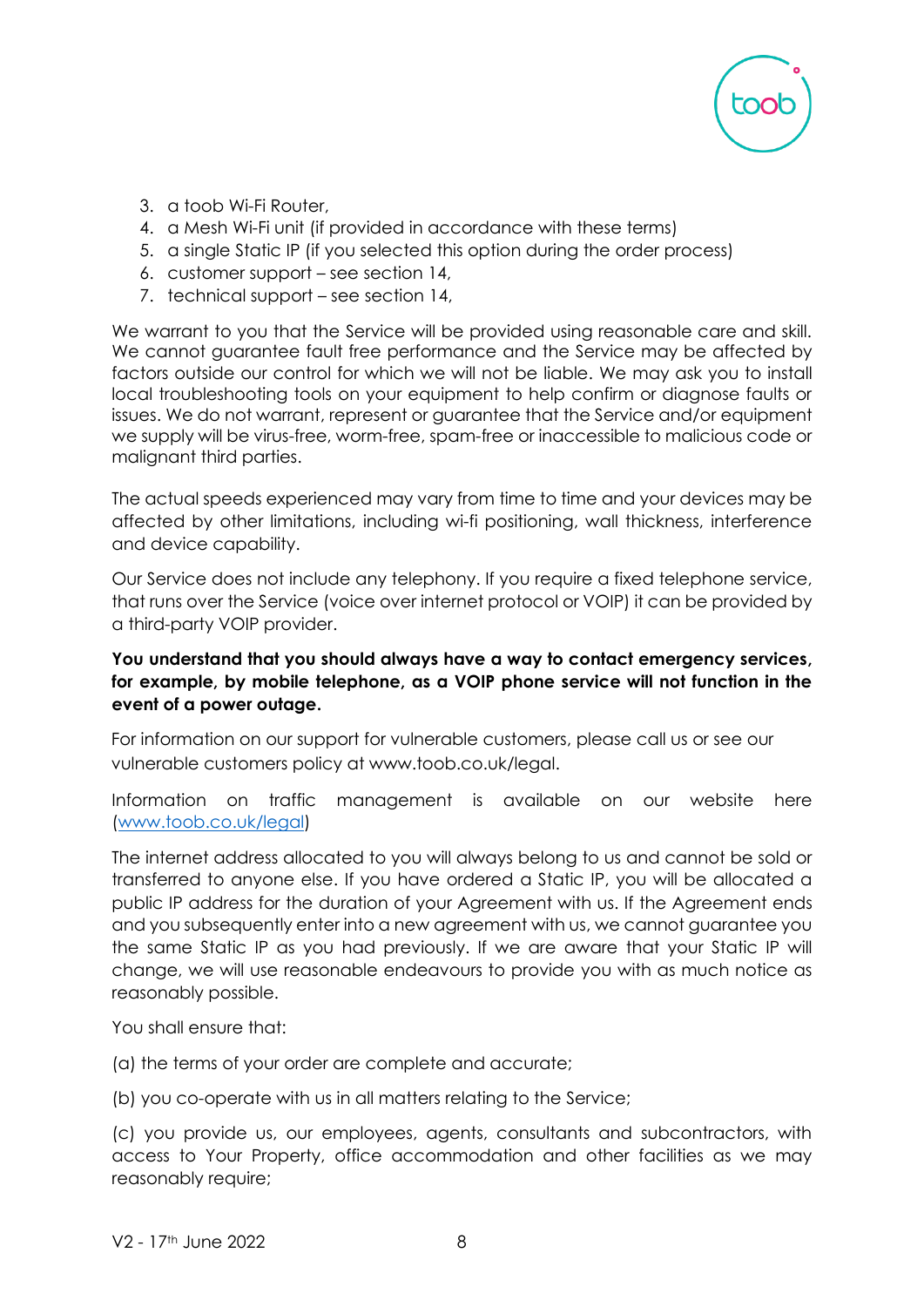

(d) you provide us with such information and materials we may reasonably require in order to supply the Service, and ensure that such information is complete and accurate in all material respects;

(e) you prepare Your Property for the supply of the Service;

(f) you obtain and maintain all necessary permissions and consents which may be required for the Installation and Service before the date on which the Service is to start;

(g) you and all Users comply with all applicable laws, including health and safety laws, and the **Acceptable Usage Policy**.

(h) you report and record any outages in accordance with the SLA.

# **10. charges and payment terms**

Details of the fees and charges you may incur under the Agreement can be found in your Order Confirmation Email and in our Charges and Fees document. Further detail is also provided below. In consideration of us providing the Service you must pay our charges and fees in accordance with this Agreement.

All charges and fees under this Agreement are exclusive of VAT. Where VAT is payable in respect of some or all of the Service you must pay us such additional amount in respect of VAT, at the applicable rate, at the same time as you pay the charges and fees.

### **10.1.** Monthly Service Fee

This is the fee charged monthly, in advance, for the next Billable Month of Service. Your bill will be issued on your Bill Date. Payment will be taken by Direct Debit, as set up during the order process. Payment will be taken on, or shortly after, the Due Date on the bill. No payment for the Monthly Service Fee will be taken until after the Activation Date.

You confirm that you have permission to set up a Direct Debit using the details provided during the order process.

### **10.2.** upfront costs

#### **10.2.1.** Standard Installation fee

This is a one-off fee included in your first bill and Direct Debit payment. This is the fee applicable for a Standard Installation.

#### **10.2.2.** Non-Standard Installation fee

This is a one-off fee included in your first or second bill and Direct Debit payment. This is the fee applicable for a Non-Standard Installation. By proceeding with a Non-Standard Installation, you agree to pay this fee.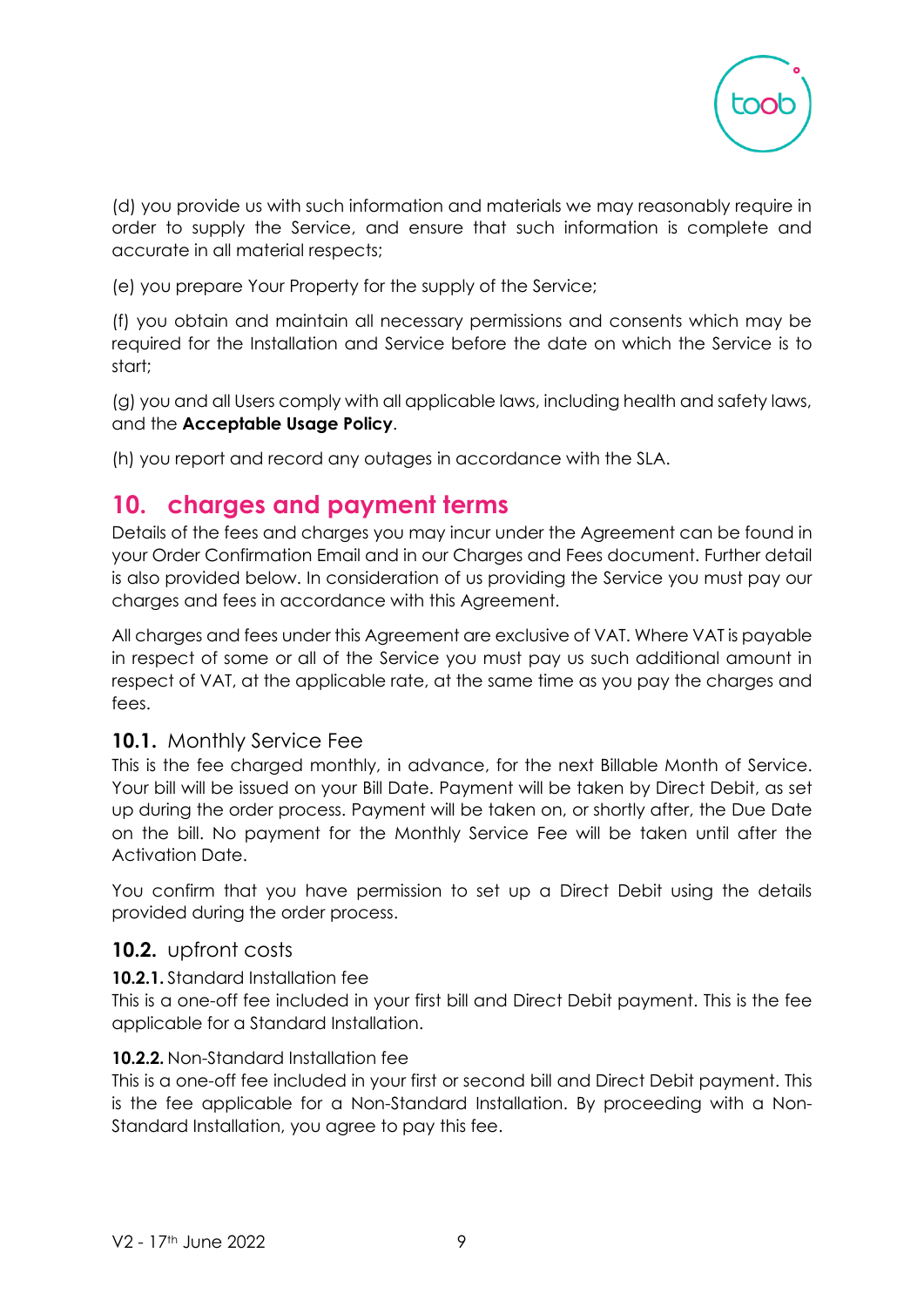

## **10.3.** other fees

The following charges and fees are set out in our Charges and Fees document.

#### **10.3.1.** missed Appointment Fee

If you, or an authorised representative over the age of 18 are unable to attend your Installation or Survey appointment and fail to inform us before 2 pm on the Business Day before the scheduled Installation Date, you may be charged a Missed Appointment Fee to cover the cost of the engineering resource allocated to that Installation or Survey appointment.

#### **10.3.2.** Early Termination Fee (ETF)

If you wish to cancel the Service by ending the Agreement before the end of your Minimum Contract Period in accordance with section 6.2 of these terms, you may have to pay an Early Termination Fee, which will be calculated in accordance with section 6.2. We both agree that the amount of the Early Termination Fee is a genuine pre-estimate of the loss likely to be suffered by us. Your final bill and Direct Debit will consist of the regular Monthly Service Fee for the month in which the Service is ending and the Early Termination Fee for the remaining months.

For example, if your Cancellation date is part way through month 5 of the Service your final bill will be no greater than:

£50 (for month 5) + 5x £18.50 (for the remaining 5 months of your contract) = £142.50

#### **10.3.3.** Service Restoration Fee

If send an engineer to Your Property as a result of a fault with the Service that you report to us, and we find that the fault in the Service is caused by damage to or misuse of the Network Equipment, then you may be charged the Service Restoration Fee.

In extreme circumstances where the costs we incur in restoring the Service significantly exceed the Service Restoration Fee, we reserve the right to pass on to you some or all the additional costs we incur.

### **10.4.** late payment interest

If you fail to pay the full value of any outstanding bill by the Due Date, we may charge interest to you on the overdue amount at the rate of 4% a year above the base lending rate of Barclays Bank from time to time. This interest shall accrue on a daily basis from the Due Date until the date of actual payment of the overdue amount, whether before or after judgment. You must pay us interest together with any overdue amount.

# **11. changes**

We may be required to make minor changes to the Service and/or the Agreement to reflect relevant changes to the law or regulations or to implement minor technical, administrative or operational adjustments or to add new services. You agree that we may inform you of any such changes via email.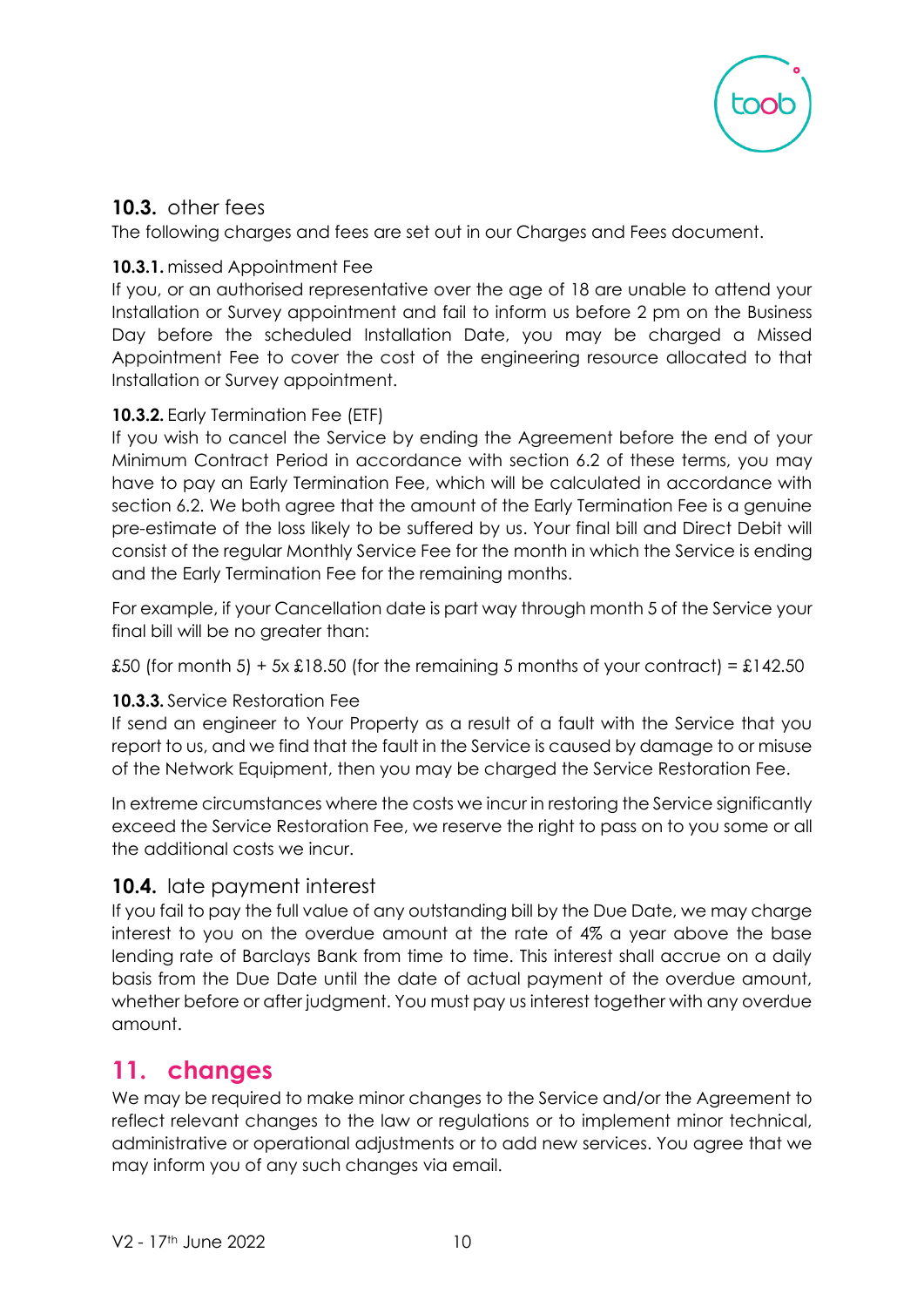

We will not change your Monthly Service Fee during your Minimum Contract Period. An exception to this would be if the rate of VAT changes during the Agreement, in which case we will adjust the rate of VAT that you pay, and you will see this on your bill. We may review and change our other charges and fees from time to time based on changes in actual costs that we incur.

# **12. suspension of Service and our rights to end the Agreement**

### **12.1.** failure to pay

If you fail to pay the full value of your bill by the Due Date, as stated on your bill, and still do not make payment within 7 days of our reminder to you that payment is due we will reduce the Service to 1Mbps download and upload speed until full payment of all outstanding amounts has been received. If you still do not pay within 14 days of the reduction, the Service will be cancelled, we will end the Agreement and you will be liable to pay the Early Termination Fee as detailed in section 6.2 above.

We reserve the right to undertake any legal action necessary to reclaim the value of any outstanding bills or charges.

#### **12.2.** unacceptable usage

If we consider that you or any of the Users are in breach of our Acceptable Usage Policy (AUP), we will act as detailed in our policy [\(www.toob.co.uk/legal\)](http://www.toob.co.uk/legal).

#### **12.3.** other reasons

In addition to our rights to end the Agreement under sections 7.2 and 7.3, we may end the Agreement if you:

- (i) commit a material breach of any term of the Agreement and (if such a breach is remediable) you fail to remedy that breach within 30 days of you being notified in writing to do so;
- (ii) or any of the Users breach the terms of our Acceptable Use Policy and/or misuse the Service in a way that may damage or affect the operation of our network;
- (iii) have an order made against you or an effective resolution is passed for your liquidation, winding up, dissolution or bankruptcy or a receiver, administrative receiver, administrator or trustee in bankruptcy is appointed over all or any of your revenues or assets; and/or
- (iv) suspend, or threaten to suspend, or cease or threaten to cease to carry on, all or a substantial part of your business.

If we end the Agreement in accordance with this section 12, then an Early Termination Fee will apply. We may also need to suspend the Service if asked to do so by regulators or if required by law.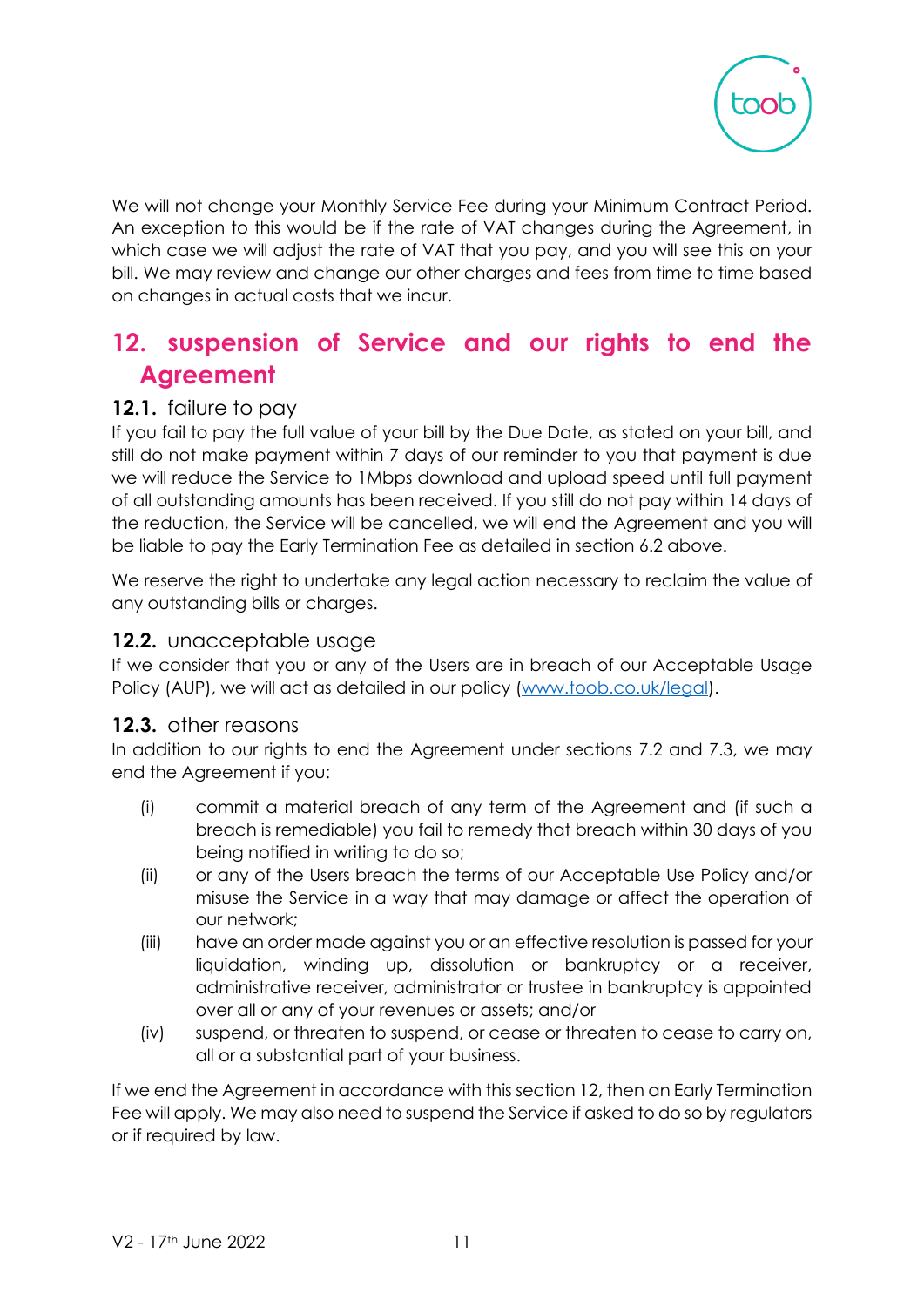

Termination of the Agreement shall not affect any rights, remedies, obligations or liabilities of the parties that have accrued up to the date of termination, including the right to claim damages in respect of any breach of the Agreement which existed at or before the date of termination.

Any provision of the Agreement that expressly or by implication is intended to come into or continue in force on or after termination of the Agreement shall remain in full force and effect.

# **13. maintenance**

We may, at times, need to undertake maintenance work on the network in order to continue to provide the Service. This may require planned outages. We will always try to minimise the impact of these outages on the Service. Where the outage may be disruptive, we will inform you with as much notice as reasonably possible of the time and expected length of the outage, via your chosen communication method.

# **14. support**

We are available to provide support during our standard UK working hours (8 am-8 pm Monday to Friday, 8 am-6 pm on Saturday and 10am-4pm on Sundays, excluding Christmas Day, Boxing Day, New Years' Day and any consecutive or unplanned Bank Holiday). If you have an issue, please phone our contact centre within these hours, or raise a ticket through your portal. You must be available to discuss your issue via a telephone call, unless you have other accessibility requirements which we will aim to support.

If you experience a Service Loss (as defined in the SLA), the terms of the SLA shall apply (found at: [www.toob.co.uk/legal\)](www.toob.co.uk/legal).

We reserve the right to change our opening hours during the term of the Agreement.

# **15. other important terms**

#### **15.1.** liability

References to liability in this section 15 include every kind of liability arising under or in connection with the Agreement including liability in contract, tort (including negligence), misrepresentation, restitution or otherwise.

Nothing in the Agreement limits any liability which cannot legally be limited, including liability for death or personal injury caused by negligence and fraud or fraudulent misrepresentation. Subject to this:

- (a) our total liability to you shall not be more than 100% of the charges you have paid to us in the previous 12 months for each claim or a series or related claims;
- (b) the remedies contained in the SLA shall be your sole and exclusive remedies for any failure to meet the performance obligations under the SLA and we have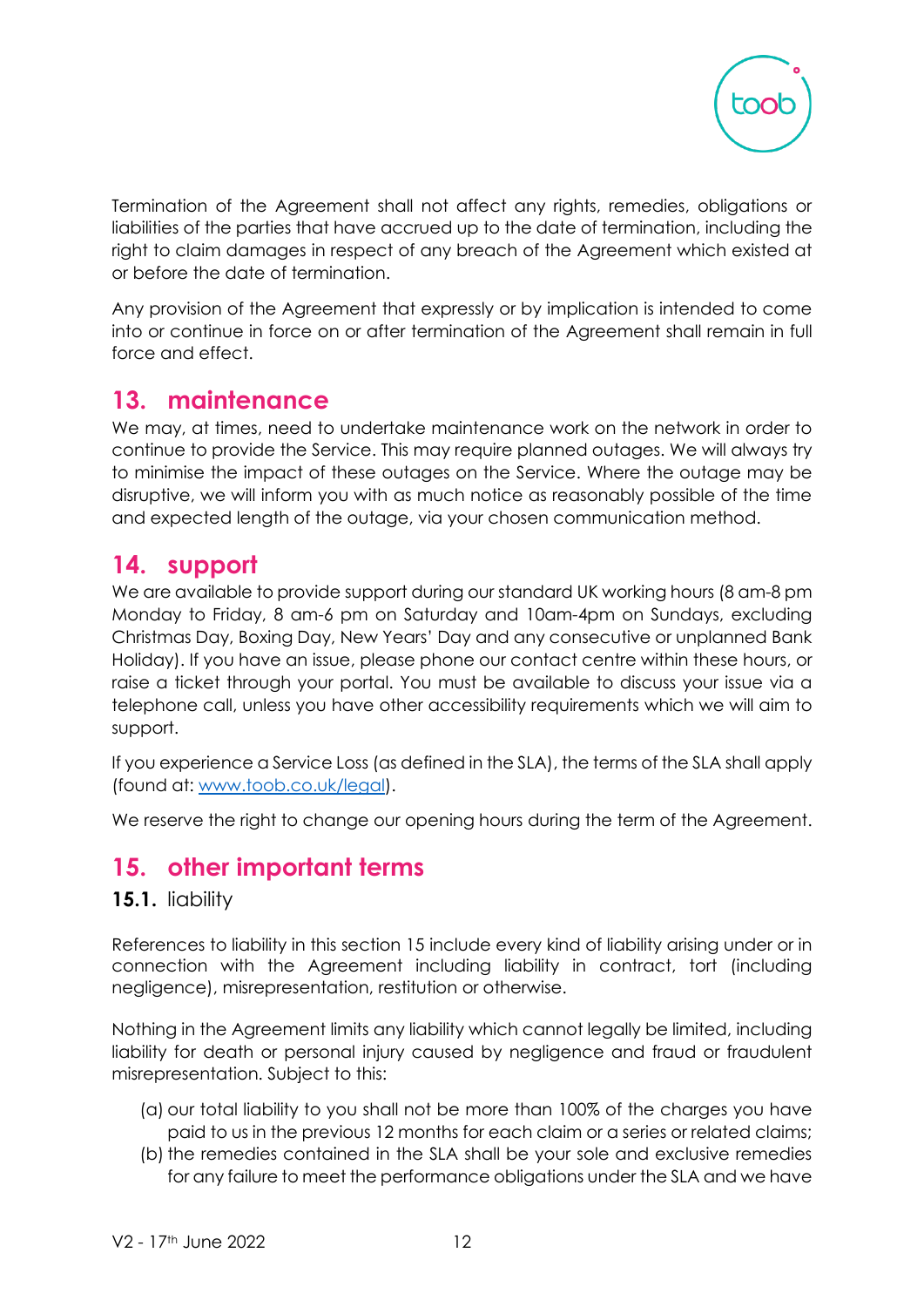

no liability to you for a failure to meet our performance obligations under the SLA beyond the remedies detailed in the SLA; and

(c) we have no liability to you for any loss or damage that (i) arises from an event beyond our reasonable control and/or (ii) is not directly caused by us or which is not foreseeable, for example, loss of income, loss of business, loss of profit, loss of savings, any missed opportunities claims, loss of use or corruption of software, data or information, loss of or damage to goodwill Loss or damage is foreseeable if either it is obvious that it will happen or if, at the time the Agreement was made, both we and you knew it might happen.

We are not responsible (i) for any loss or damage to your own equipment caused by the use of the Service to access the internet, (ii) if you are not able to use the Service because your equipment does not work properly, is not compatible, does not conform to the relevant standard or does not meet the minimum specifications or because of faults in any 3rd party networks over which we have no responsibility, or (iii) for any loss or damage to data which is passed to you or from you over the internet as we have no control over it.

We will use all reasonable endeavours to meet any Survey and Installation appointment dates specified in the Order Confirmation, but any such dates are estimates only and failure to perform the Service by such dates will not give you the right to terminate the Agreement.

Other than those expressly set out in the Agreement, all conditions, warranties or other terms, whether oral or written, express or that might be implied into or incorporated into the Agreement whether by statute, common law or otherwise (including any warranties, terms and conditions relating to fitness for purpose, description or quality), are hereby excluded to the extent permitted by law. The terms implied by sections 3, 4 and 5 of the Supply of Goods and Services Act 1982 are, to the fullest extent permitted by law, excluded from the Agreement. Nothing in these terms excludes or limits our liability for anything we can't exclude or limit by law. This section 15.1 will survive termination of the Agreement.

You agree that you are responsible for all access to and use of the Service under this Agreement, including by Users, whether you gave permission or not. You shall indemnify and keep us indemnified against any claims, losses, damages, costs, expenses and liabilities (including legal fees) arising from any claims by any third party in connection with the use of the Service (including the misuse of the Service in breach of the Agreement).

If the Agreement ends in accordance with these terms then this does not affect any other right or remedy available to us.

#### **15.2.** transfer of the Agreement

We may transfer, assign, subcontract or otherwise deal in any other manner with any or all of our rights and obligations under the Agreement at any time. You may only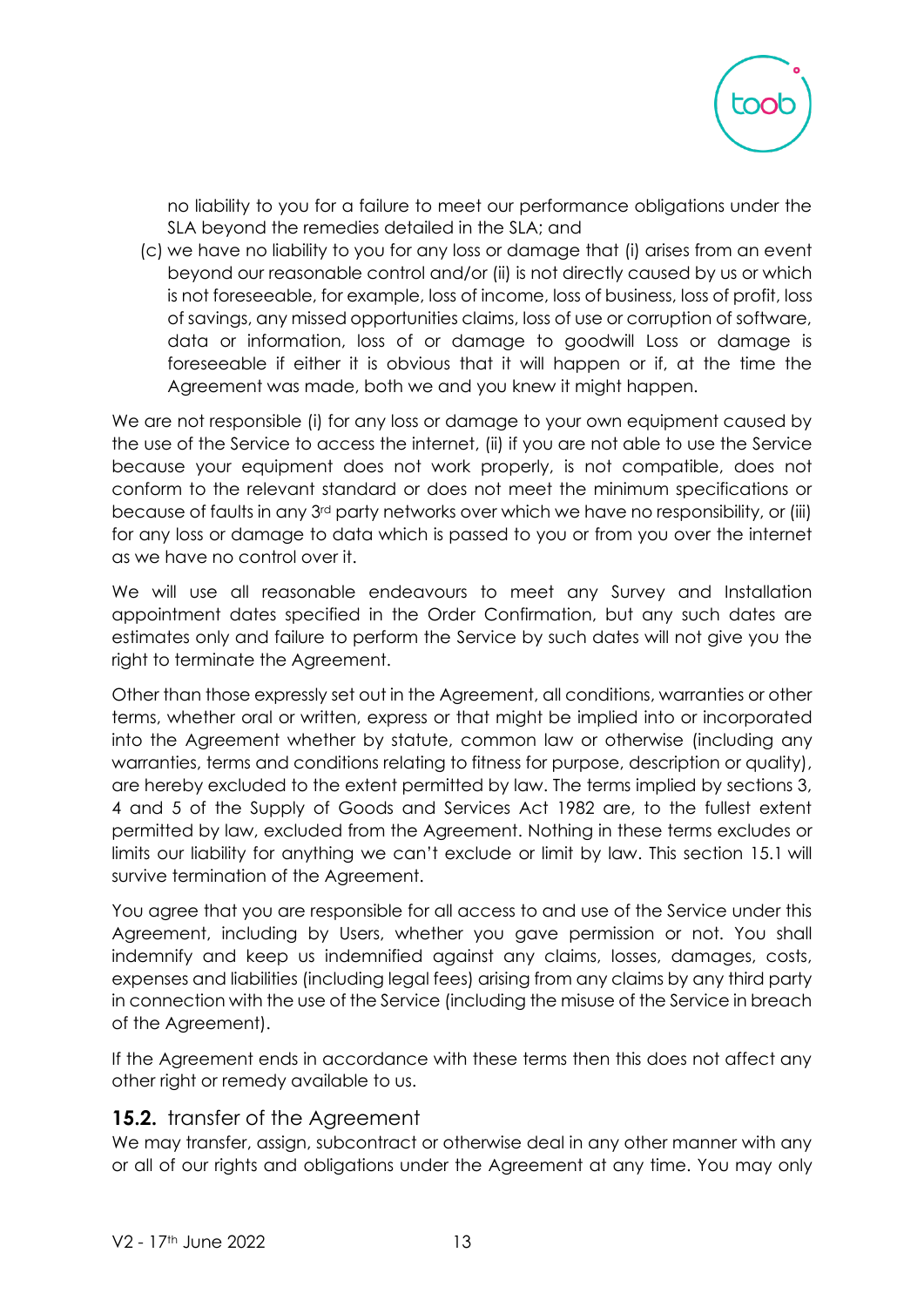

transfer your rights or your obligations under the Agreement to another person if we provide our prior agreement to this in writing. No other person has any rights to enforce any of the terms of the Agreement.

### **15.3.** delay

If we do not insist immediately that you do anything you are required to do under the Agreement, or if we delay in taking steps against you in respect of your breaking the Agreement, that will not mean that you do not have to do those things and it will not prevent us taking steps against you at a later date. For example, if you miss a payment and we do not chase you but we continue to provide the Service, we can still require you to make the payment at a later date.

### **15.4.** Variation and Severability

We have the right to make changes to the terms of the Agreement from time to time by giving you at least 30 days' written notice.

Each of the paragraphs of these terms operates independently. If a court or relevant authority decides that any of them are unlawful, the remaining paragraphs will remain in full force and effect.

#### **15.5.** entire Agreement

The Agreement is the entire agreement between you and us in relation to its subject matter. You acknowledge that you have not relied on any statement, promise or representation or assurance or warranty that is not set out in the Agreement.

### **15.6.** Governing Law and Jurisdiction

The Agreement between us is governed by English law and we each irrevocably agree to submit all disputes arising out of or in connection with the Agreement to the exclusive jurisdiction of the English courts.

# **16. how to complain**

If you have a complaint, please see our complaints policy [\(www.toob.co.uk/legal\)](http://www.toob.co.uk/legal) which includes details on how to contact us. If you are a Small Business and you feel we haven't been able to resolve your complaint to your satisfaction you may ask for the matter to be referred to an independent ombudsman as detailed in our complaints code of practice available on our website. For these purposes a "Small Business" means a business for which no more than 10 individuals work (whether as employees or volunteers or otherwise).

If you wish to raise a concern regarding data privacy or the use of your personal data, visit our Privacy Policy for details of how to exercise your legal rights [www.toob.co.uk/privacy-policy](http://www.toob.co.uk/privacy-policy)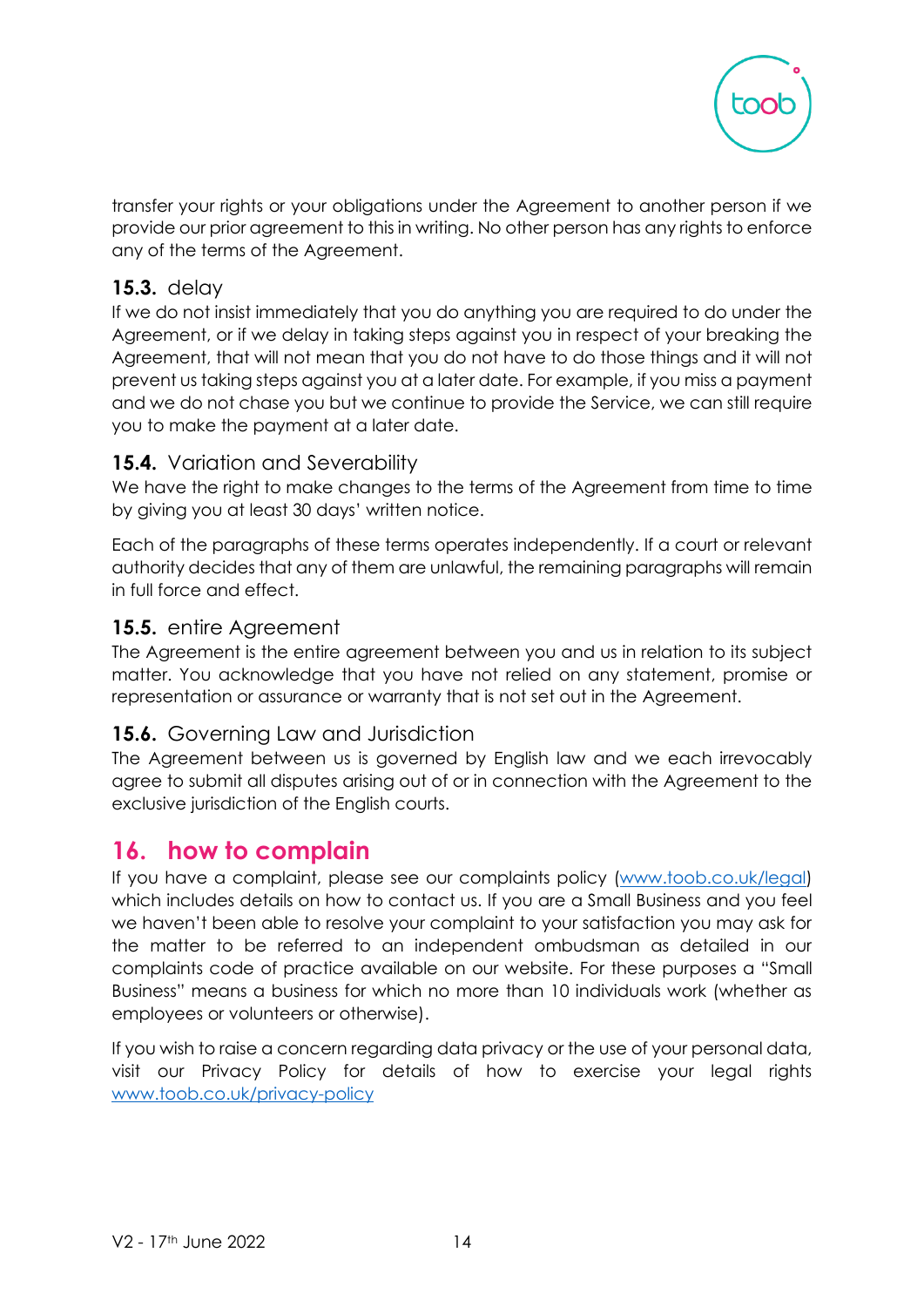

# **17. definitions**

"Acceptable usage policy" – our Acceptable Usage Policy which is available at [www.toob.co.uk/legal.](http://www.toob.co.uk/legal)

"Activation Date" – The day on which the Service is connected, usually the same as your Installation Date. Confirmed in your Service Activation Email.

"Agreement" – the agreement between you and us as detailed in section 2 of these terms.

"Bill Date" - The date your bill is issued monthly, starting either within 24 hours of your Activation date or, where your Activation date is later than the 28<sup>th</sup> of the month, the 1st of the following month.

"Billable Month/Billing Period" - The period of time which will be charged for each month between each Bill Date.

"Business Day" - Any day except for a Saturday, Sunday or any planned or unplanned UK bank holiday.

"Cancellation Date" - The date when the Service and Agreement with us comes to an end, which must be at least 30 days from when you tell us of your intention to cancel.

"Due Date" - The date, given on each monthly bill, on which direct debit payment will be taken.

"Early Termination Fee (ETF)" - The total fee for leaving your Agreement before the end of your Minimum Contract Period. Calculated in accordance with 6.3.

"Fibre Termination Point" - toob owned Network Equipment, installed in Your Property which connects your local network to our fibre optic network.

"Installation" - Engineer visit to connect Your Property to our network. Including bringing a fibre optic cable into Your Property, installing a Fibre Termination Point and a Wi-Fi Router.

"Installation Date" - Date on which our engineers connect Your Property to our fibre network.

"Installation Fee" – Either of the Standard Installation fee or the Non-Standard Installation fee, as applicable in accordance with section 10.2 of these terms.

"Installation Partner" - A third party, employed by us to install our network in Your Property.

"Mesh Wi-Fi"- a Mesh Wi-Fi extender, provided by us, to stretch your broadband router's wi-fi further throughout Your Property.